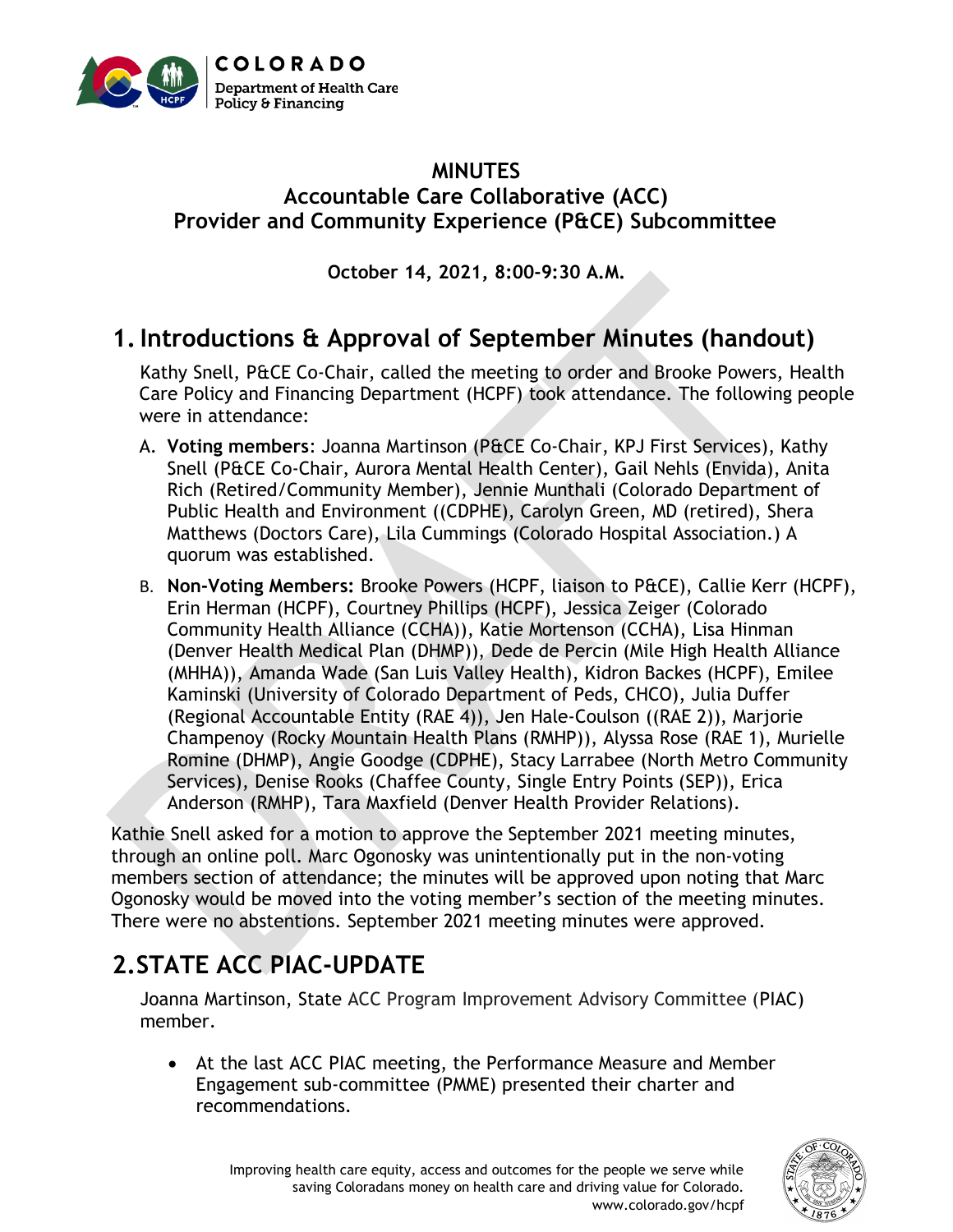- $\circ$  The PMME group purpose is seeking to evaluate and improve Health First Colorado members experience and engagement. Seek alignment of health systems throughout Colorado. The group identifies best practices and provides guidance.
- o PMME had six recommendations that they presented to the PIAC:
	- 1. Separate all performance measures by demographics by January 1, 2022. Demographics include race, ethnicity, gender, age, language, and disabilities. Looking to do the same to the base line data.
	- 2. They would like the Department to do a one-time analysis before they select/or modify new measures. Pertaining to specific groups of members who are excluded (who do not meet the continuous eligibility requirements) in the base population.
	- 3. Evaluate the health equity implications for each performance measure, ideally in advance of implementing a measure.
	- 4. If one of the RAEs is a high performer, the Department should encourage the other RAEs to implement the intervention, if it could lead to better health outcomes for the members.
	- 5. Tie performance dollars to disparity reduction in the future.
	- 6. The RAE should be required to actively support providers to ensure that 100% screen for suicidal ideation and have the training and tools necessary to engage in safety planning for members who screen positive.
- o The PIAC must approve the recommendations then the recommendations would go to the Department internally for review and then back to the PIAC, with the response from the Department.
- Reviewed slides presented by Kim Bimestefer, the Department's Executive Director, at the PIAC meeting. Currently, 1 out of 4 Coloradans (1.53 million) are enrolled in Medicaid. Enrollment increased 22% since the start of the pandemic.
- Highlights from last year included protected members benefits, investments in mental health & substance abuse services, expanded telehealth, specific focus on health disparities, and the addition of around 11,000 new providers to the Medicaid network (16% increase). Vaccination rates were shared and recognition that there is still a lot of work to be done to get the most vulnerable populations vaccinated. Maternity programs within the RAEs were also looked at and that will probably be discussed much more in the future.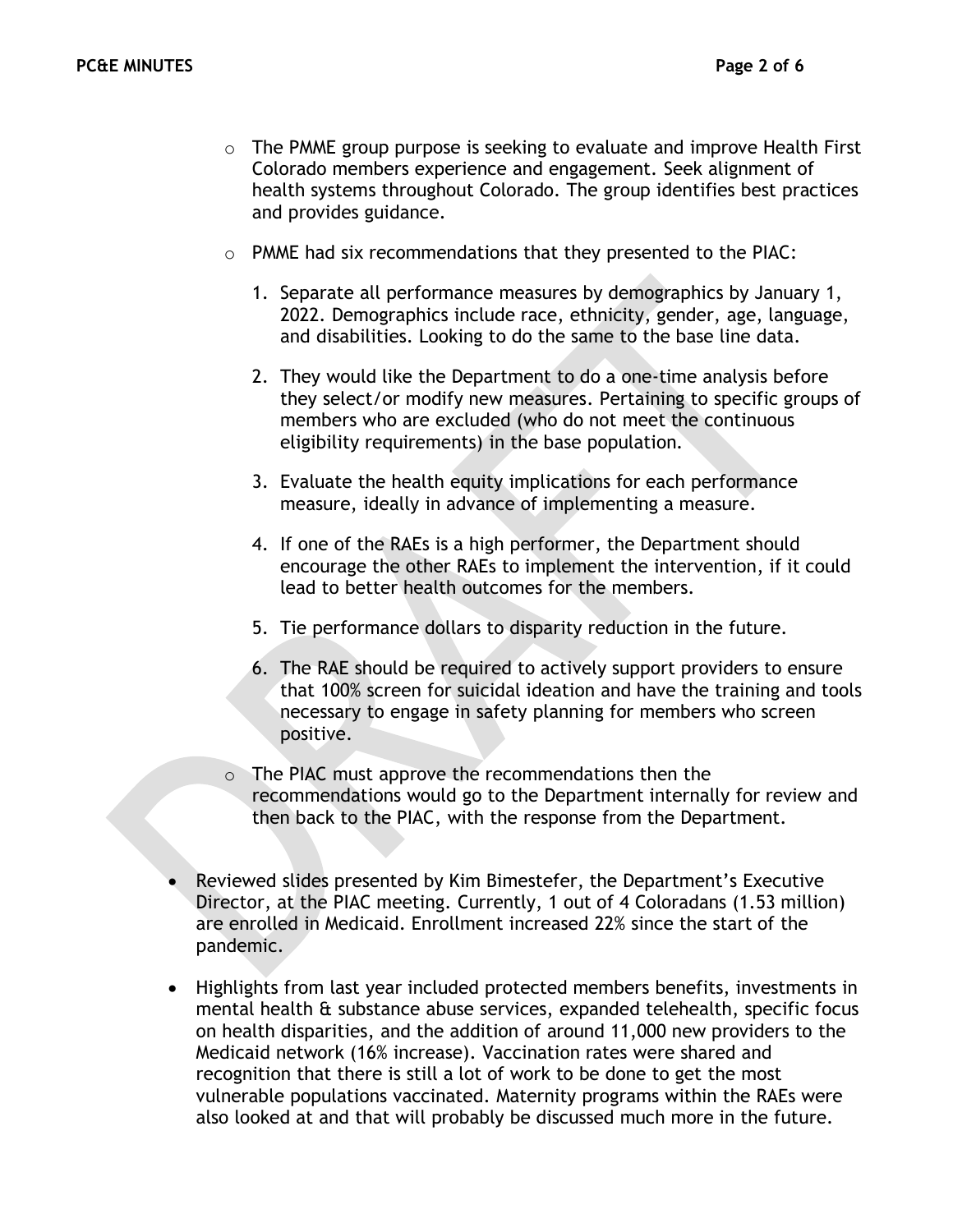- PIAC Engagement on ACC priorities slides presented by Kiara Kuenzler.
	- Short/Medium Timeline: Focus on complex pediatrics definition, care coordination consistency (Fall 2022), implementation of 50+ bills impacting HCPF, Behavioral Health Administration (BHA), Behavioral Health (BH) transformational Task Force, American Rescue Plan Act (ARPA) funds implementation, and PHE unwind.
	- Medium/Long Timeline: Look at the different RAEs approaches and learn from them to develop a predictive risk model all RAEs can use (Ideally by July 2023)
	- Long Timeline: ACC 3.0
	- Questions for the P&CE group are: What are we going to focus on? What are we going to tackle? Anything that is care coordination would be a focus for the PC&E.
	- Discussion: Shera Matthews (Doctors Care) spoke on the issue of the increased members that we have now and the decreased amount of healthcare workers, and the barriers of specialty appointments that are available. That needs to be brought to light before any of the goals are submitted. Dede de Percin spoke on the gap of care providers working at this time. BH access to providers is very limited right now. Michelle Hoy spoke on the lack of help that the administrative side of healthcare is also experiencing.

## **3. P&CE Follow-up Items & Housekeeping**

Brooke Powers, HCPF- Details for the upcoming presentation to the PIAC on October 20, 2021:

• PC&E presentation to PIAC

Joanna Martinson and Brooke Powers will present the charter at the next PIAC meeting, on October 20th, 2021.

[The P&CE Charter](https://hcpf.colorado.gov/sites/hcpf/files/Provider%20and%20Community%20Experience%20PIAC%20Subcommittee%20Draft%20Charter%20Updated%20September%202021.pdf) has been approved by P&CE. The objectives have also been approved by the P&CE subcommittee, and the work that P&CE has been working on since last October, will be presented to the PIAC.

• [eConsults](https://hcpf.colorado.gov/stakeholder-telemedicine) update

The proposed eConsults program, has had feedback from Centers for Medicare and Medicaid Services (CMS). Unfortunately, as of now, this program is in a holding pattern. The Department is working with CMS and the Federal guidelines, to make sure the program as it is developed is in line with CMS's feedback. The timeline is shifting and has been pushed back. There has been a contract manager hired within HCPF and we hope to have them at our next meeting in December.

# **4. Care Coordination**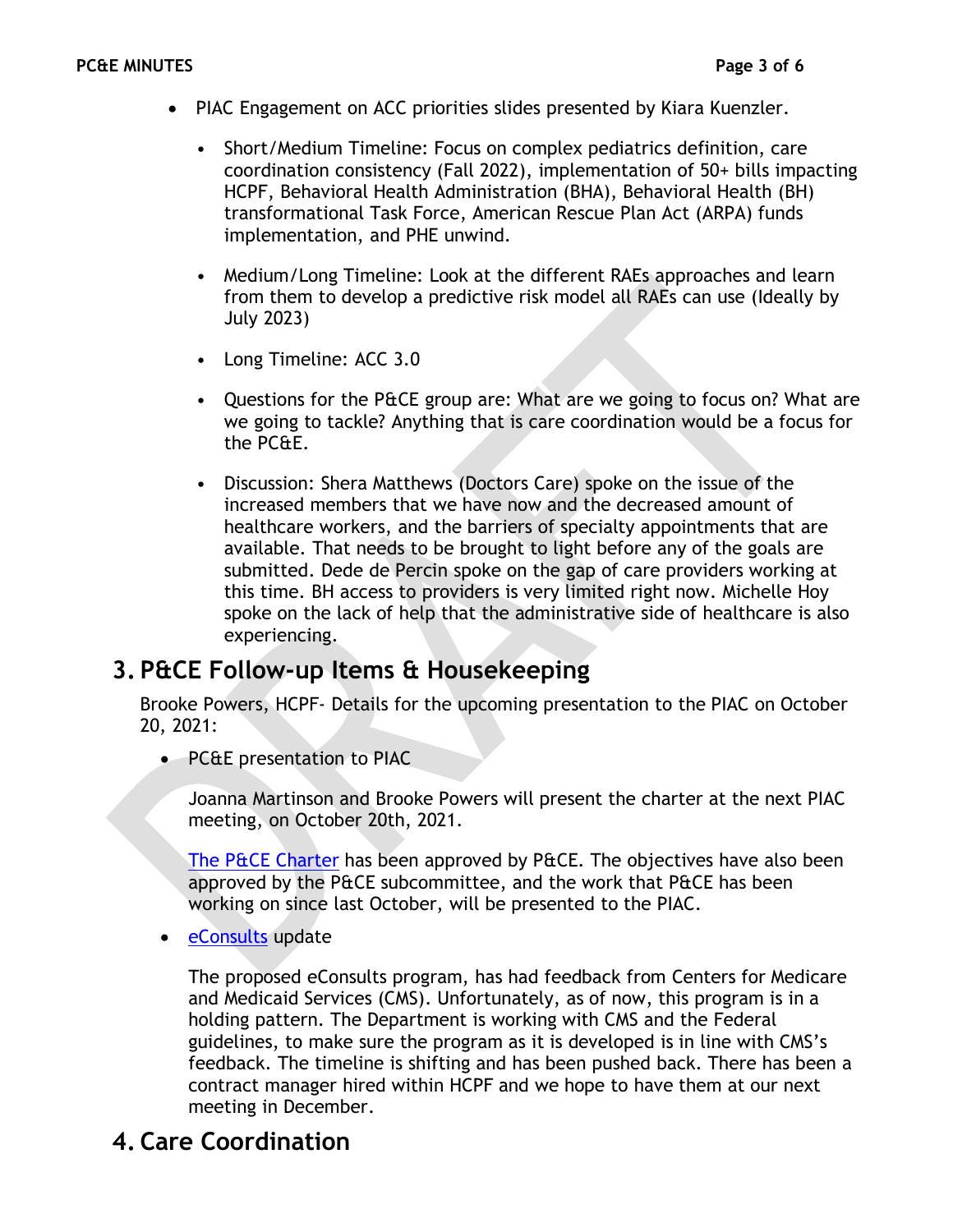Kidron Backes, Case Management/Care Coordination Specialist, HCPF. A liaison between the RAEs and the Long-term services and supports (LTSS) case management agencies (CMAs.)

HCPF encourages people from the LTSS community; the Single-Entry Points (SEPs) and the Community Centered Boards (CCBs) to attend and participate in discussions for the ARAP-funded project around care coordination/case management best practices.

- Two types of CMAs exist in Colorado: SEPs oversee waivers such as Brain Injury (BI), Children with Life Limiting Illness, Community Mental Health Supports, Persons who are elderly, Blind and Disabled and Persons with Spinal Cord Injury. CCBs oversee waivers such as intellectual development disabilities (IDD), Children's Extensive Support, Persons who are Developmentally Disabled, and Supported Living Services (24-hour care).
- ARPA funds will be used to aid with case management re-design. The main purpose of the re-design it to streamline the case management system. For example, people who are on waivers won't need to know what kind of case management agency they must go to; There will be a place for them to go in Colorado, and no matter what type of need they have, that 'ONE' case management agency will be able to help them get connected with the waiver(s) that they need. The second part of the need for case management re-design is making sure there are case management agencies that are *conflict free*. Currently in Colorado, there are organizations providing both services and case management. On the Federal level they are no longer going to be able to run duly.
- Is there a clear definition for case management? Currently, there are rules and statues that say what those types of agencies must do, but no neat and tidy definition. This is one of the main reasons we need to do the re-design of care coordination. We want to do that with ARPA funding. Case management is about being available for Medicaid members
- There are four steps on the day-to-day job function of case management: 1. Intake/eligibility, 2. service plan and development, 3. ongoing case management (monitoring/referral) 4. Making sure that people have services in their plan and people are happy with their service plan. They may have their waiver in place but may need wrap around services.
- 72 projects were approved with the ARPA funds; one of the ARPA projects was looking at Case Management 'Best Practices'. The proposed timeline for this project (still evolving plan):
	- o End of September 2021, the ARPA plan was approved!
	- o Currently we are procuring a contractor to assist the State in doing the work. Hoping to have a contractor within the next few weeks. Once we have the contractor, they will be working on specific milestones that we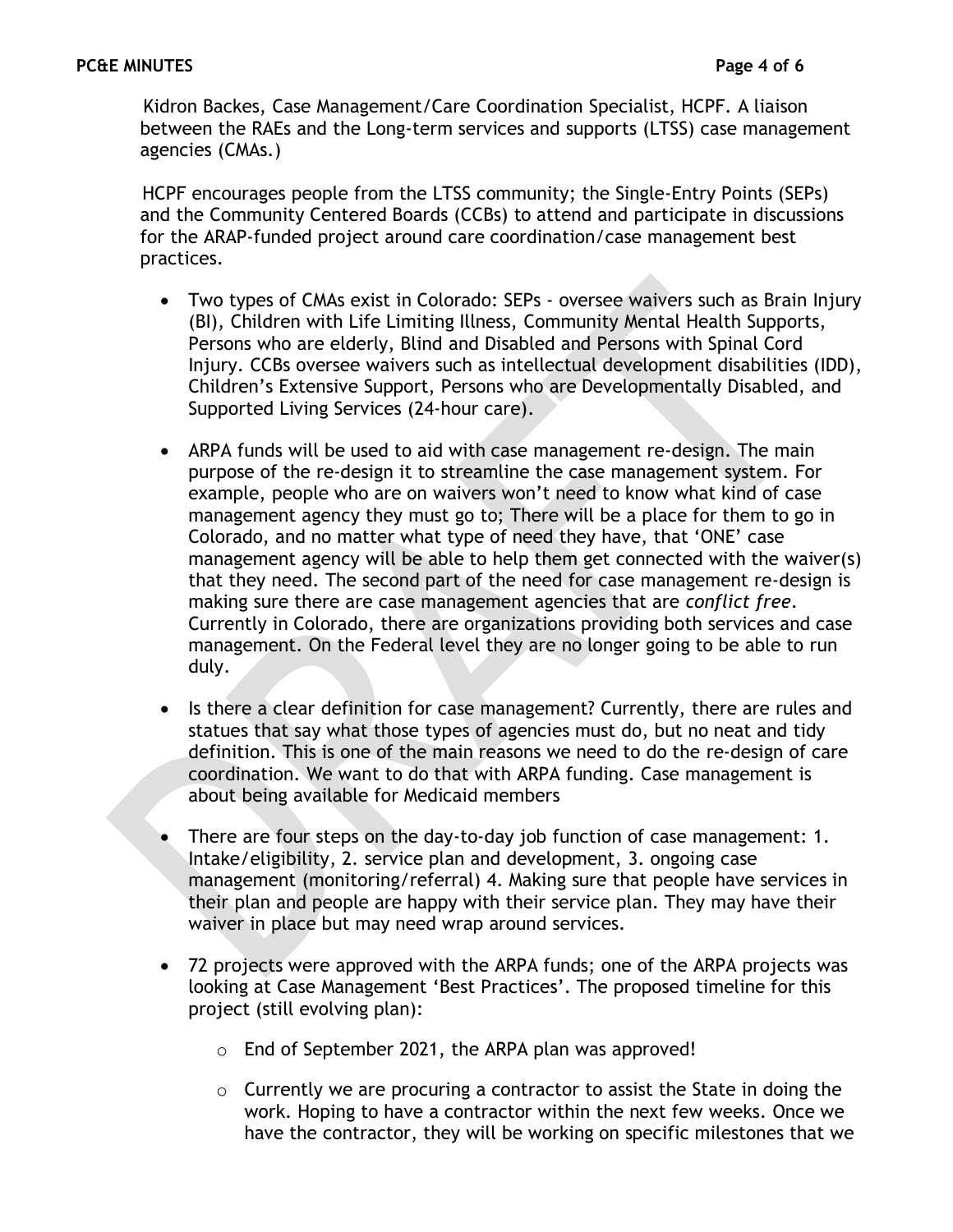have set out for them and our scope of work.

- o Those milestones include looking at case management and care coordination across Colorado.
	- Looking at what is in statutes for SEPs and CCBs and RAEs. Looking at their contracts with the state.
	- Developing a good definition for case management (what does it mean).
	- To give HCPF a list of core competencies that a case manager should have if they are doing this work. Looking at cross agenciesperson-centered facilitation and planning, looking at a cross walk of rules and responsibilities.
	- Looking at cross agency suggestions; one of the barriers for RAEs and case management agencies are documentation for members who utilize both areas. Having a place where both entities- how do we document for the members in a concise way so both RAEs and case management agencies can access documents and communicate together. Referring to stakeholder engagement to see how case management agencies and the RAEs are doing. We are looking for the contractor to get feedback from subcommittee groups (PIAC, P&CE, MIAC etc...) on what they think is important in the case management world. What is quality to them? What are barriers that they come across?
- $\circ$  Eventually, we are looking to have the contractor develop a pilot program to test out changes and bring case management agencies and RAEs together in a new way. We don't know where the pilot program will be done from yet. We would like stakeholder engagement. We would like people to volunteer. We are going to rely on the contractor to tell us how they think the pilot should be done. We hope to then measure the success of the pilot program. Anticipated timeline for this process:
	- Stakeholder feedback along with the contractor feedback approximately October 2021- June 2022
	- Contract deliverables will be due from the contractor by June 2022
	- Pilot program beginning July 1, 2022, and lasting throughout the year
	- Evaluation of the pilot to be finished by January 2024
	- Anticipated Go live date July 1, 2024
- $\circ$  We want the contractor to do an evaluation of all the recommendations